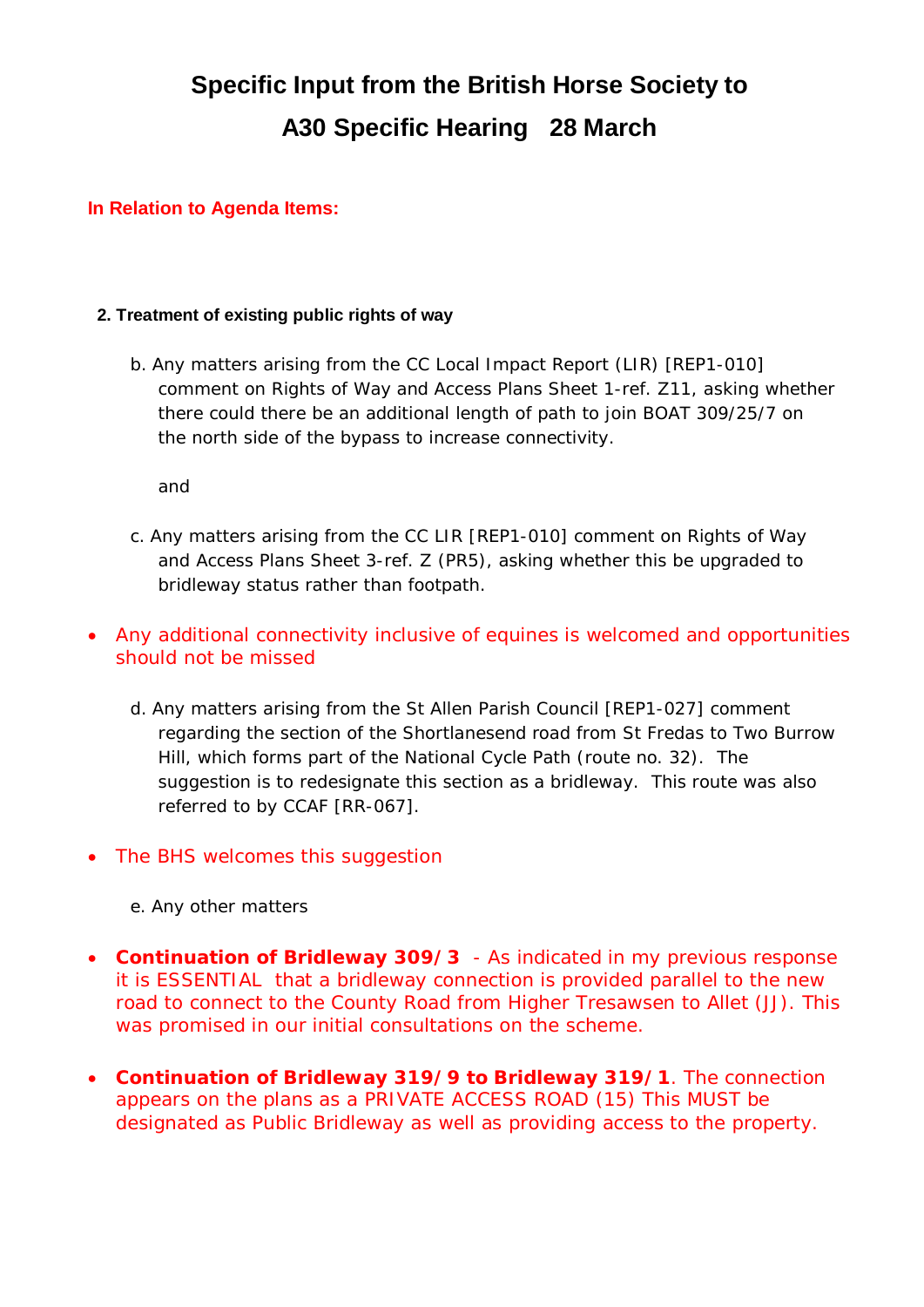# **4. A39 crossing**

- *a. CCAF [RR-067] commented on the crossing of the A39 south of Carland Cross. The BHS [RR-078] also raised concern in relation to the A39 crossing in relation to vulnerable users, requesting provision of a "Pegasus" Crossing.*
- **Unprotected crossing of major roads is difficult for all vulnerable users.** The BHS is not convinced by the claims of low vehicle speeds and good visibility.
- Are lights going to be provided? Safe connectivity for vulnerable users, East to West, using the new "safe" routes is most important. The BHS notes that the junction splitter islands are not helpful to equines. Equines need a complete clear route.
- This route is made more important for equines (and cyclists) by the newly approved cycle/multiuse trails that come form the north via the Carland Cross Wind Farm.
- x **Equines need a proper and safe connection** to Bridleway 321/14 AND the new safe multiuser route from Mitchell

# **6. Church Lane**

*a. CCAF [RR-067] and the BHS [RR-078] commented on this crossing, which is currently an at-grade crossing.*

*The applicant indicates that the proposed underpass at Zelah would be for walkers, connecting to the existing route, which involves stepped access. Cyclists and horse riders would be able to use the Trevalso Lane underpass to the east. It is noted that the dDCO refers to KK as a new bridleway.*

- The British Horse Society is most concerned that equine access is not being provided. The Society appreciates that providing an underpasson the old road may not be expedient BUT it considers it MOST important that he current route via "steps" is improved for all. Equines have no problem with a "stepped" route provided reasonable spacing between steps and appropriate width. The BHS asks that this aspect be included in the design so that this important route can be available for equines and also for many cyclists who will not mind such "steps"..
- This option could be a better alternative to the Trevalso route.